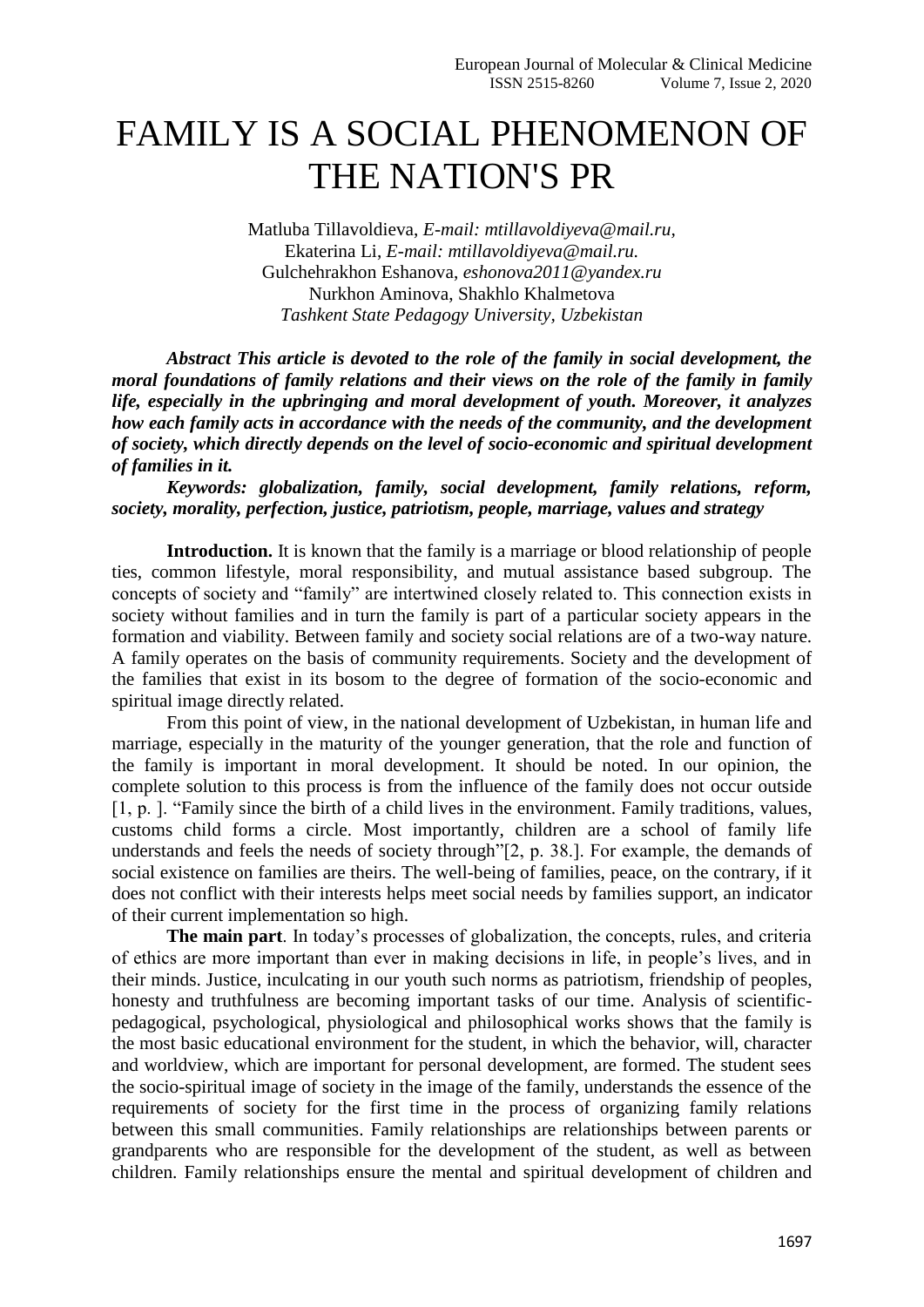also create a kind of activity in parents. In particular, due to the direct influence of children, the range of their interests and activities expands, their relationships become richer, and there is a deeper understanding of the essence of real life, that is, the perfection of children, their longevity in the future. As the famous American philosopher George Sakta reiterated, "The family has become one of nature's masterpieces".

In the early 20th century, Rizouddin ibn Fakhruddin (1848-1917) focused on the issues of morality, decency, and the family, saying in his book "The Family: rather, it is a family that we pay the least attention to, or that we never pay attention to. When the family is disorganized, its bad consequences affect the whole nation, and therefore virtue, instead of depravity, instead of progress, is based on humility. God forbid, if such a thing happens to a nation, it is the last of the book of nations. is the opening of the page "[3, p. 79.].

In fact, all human qualities, such as honesty, truthfulness, honor, modesty, kindness, hard work, love, are formed first of all in the family. The family is the primary cell of society. his worldview, skills related to a person's imagination and beliefs are mainly formed in the family. Another important way to implement forms of education is, first of all, to increase the level of spiritual and legal knowledge of parents, to bring them up in a healthy way of thinking and modern children. Therefore, parenthood is such a responsible task that in order to fulfill it in the interests of our society, a person must be spiritually, psychologically, morally and legally ready. That is why knowledge is so important in order to bring up harmoniously developed children and bring them up to the level of maturity that will benefit people. One of the most important tasks of the family is to cultivate in the child the noble human and moral qualities, to instill in him a sense of respect for national and human values.

The child, first of all, acquires human and moral relations in the family, begins to acquire a motherly and national upbringing. The family is a social phenomenon that actively influences the national development of society. Its most important social responsibilities include the survival of the human race, the well-being of family members, and the organization of leisure activities. "Speaking of the family, the family an educational center that ensures the literary life, the continuity of generations, preserves our sacred traditions, and at the same time has a direct impact on how we become human in the future; we must admit that "[4, p. 7.].

It is important to note that marriage plays an important role in the family. The family is formed on the basis of marriage. Marriage is voluntary and is registered with the civil registry office. To do this, the future couple must have the ability to freely express their consent. Coercion to marry is prohibited. Marriage arranged according to religious rituals has no legal significance. Divorce is a legal fact, which means the termination of marital relations and is carried out in court and in the cases of registration of acts of civil status in cases provided by law. Improving the work of Registry Office bodies in the registration of existing civil status documents is on the agenda. Today, the use of modern information and communication technologies in the system of civil registry offices is one of the most pressing issues. Because today there is a need to exchange information on civil status documents not only within one system, but also with several government agencies, departments, organizations. Retention of civil status documents not only in paper form, but also in electronic form for a certain period of time (in some cases for a long time), to ensure the interests of human rights,

It is planned to introduce modern information technologies in the activities of Registry Office bodies in order to facilitate the rapid exchange of information and convenience with various structures. As for the practice of law enforcement, for example, a citizen applies to the Civil Registry Office for registration of marriage. In this case, in accordance with the rules set out in Article 16 of the Family Code, marriage should not be allowed if at least one of the parties is a person who has been declared incompetent by a court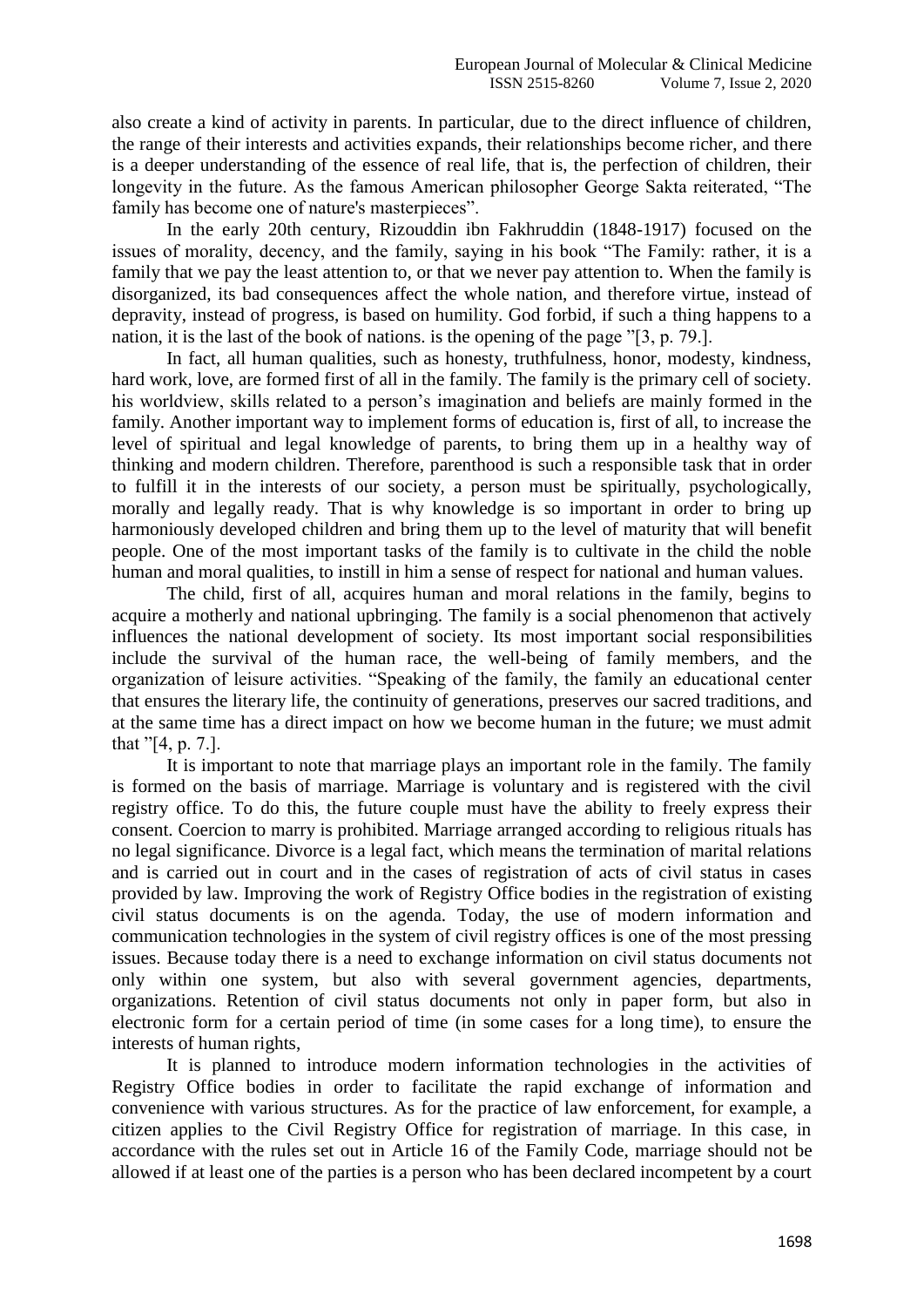due to a mental disorder (mental illness or mental retardation). The person being married, on the other hand, lives in another area and may have been declared incompetent by a court. The introduction of modern information technologies in the activities of Registry Office bodies will allow to effectively address this issue.

Reform of the system of civil status acts (Registry Office), amendments and additions to the legislation in this regard, provided for in the Action Strategy, further development of notary offices as an institution aimed at preventing civil and economic conflicts, providing convenient and quality legal assistance to the population, notary offices There is no doubt that it is necessary to fill it with qualified specialists, to introduce modern information and communication technologies in the activities of notaries and civil registry offices. Family relationships also have a moral basis. The first factor that ensures the inevitability of the family is the Mother, the purity, wisdom, kindness, loyalty and devotion of all women. The most important moral foundations of the family are love, loyalty, kindness, and respect. The main moral basis of the family is the love and affection of men and women of both sexes, the desire to live together and reproduce in mutual understanding, that is, to multiply the human race, to preserve the continuity of their ancestors, and most importantly to improve their economic and spiritual development. - is the sum of their actions - the actions they perform together on the way to recovery. The moral basis of the family is the virtue of loyalty, in which men and women do not break ties of friendship in any difficult situation, do not hesitate to sacrifice their lives for each other, there is a very strong spiritual wealth and loyalty, cooperation and solidarity [5, p . 23.]. The moral basis of the family is kindness, respect for each other. When there are no such qualities in family life, such a family becomes a place of suffering and hardship. Therefore, it is the sacred duty of every man and woman and their children to be kind and respectful to each other. Here it is necessary to emphasize, first of all, the place of the woman in the family. Focusing on the role of women in the family and society, President of Uzbekistan Sh. Mirziyoyev in his report on the main results of socio-economic development of the country in 2016 and the most important priorities of the economic program for 2017 "The third task is to develop women's employment in a decent way" [6, p. 95-96.]

The main role in the upbringing of children in the family should be played by parents, followed by high school and high school, then the neighborhood, the community where young people work, the media. In this process, read the teachings and teachings of Eastern thinkers, Uzbek enlighteners on the status of each family, economic security, family expenses, household chores, family customs, rituals, relationships with relatives, etc. and their application in life is important in the role of professions such as educational and labor communities, cultural and art institutions, newspapers, magazines, radio, television.

## **In conclusion, it should be noted that**

First of all, in today's era of globalization, strengthening and improving the family is even more important.

Secondly, raising a healthy generation is the key to our future.

Third, every person living in this sacred land is his own; He struggles all his life to see his child's happiness and prosperity, he works hard and does not spare himself.

Fourth, in the East, the ancient - the ancient sacred homeland of the family listed. If the family is healthy and strong, there will be peace and harmony in the neighborhood and social life, because knowledge is so important for the upbringing of harmoniously developed children and their development to the benefit of others. One of the most important tasks of the family It should not be forgotten that education can be nurtured by instilling a sense of respect for national and human values ...